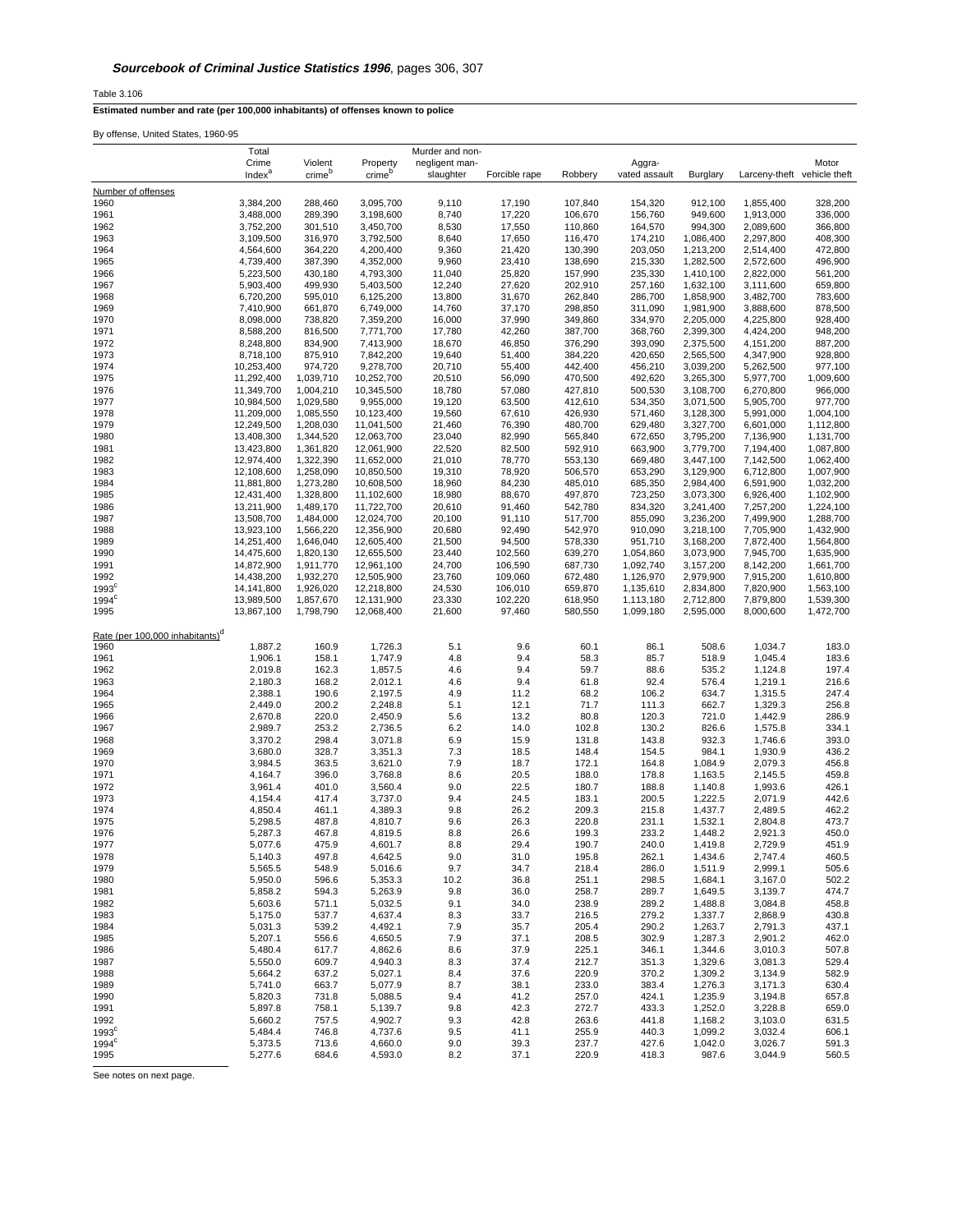## **Estimated number and rate (per 100,000 inhabitants) of offenses known to police**

By offense, United States, 1960-95--Continued

Note: These data were compiled by the Federal Bureau of Investigation through the Uniform Crime Reporting (UCR) Program. On a monthly basis, law enforcement agencies (police, sheriffs, and State police) report the number of offenses that become known to them in the following crime categories: murder and nonnegligent manslaughter, forcible rape, robbery, aggravated assault, burglary, larceny-theft, motor vehicle theft, and arson. A count of these crimes, which are known as Part I offenses, is taken from records of all complaints of crime received by law enforcement agencies from victims or other sources and/or from officers who playing State totals by offense type. However, these States were omitted from tables discovered the offenses. Whenever complaints of crime are determined through investigation displaying detailed breakdowns. For a list of States supplying incomplete data for selected to be unfounded or false, they are eliminated from an agency's count (Source, **1995**, p. 366).

 The UCR Program uses seven crime categories to establish a "crime index" in order to measure the trend and distribution of crime in the United States. Crime index offenses include murder and nonnegligent manslaughter, forcible rape, robbery, aggravated assault, burglary, larceny-theft, and motor vehicle theft; the "Total Crime Index" is a simple sum of the index offenses. Arson was designated as a Part I Index offense in October 1978; data collec- bery, and aggravated assault. Property crimes are offenses of burglary, larceny-theft, and tion began in 1979. However, due to the incompleteness of arson reporting by police in 1979-95, arson data are not displayed nor are they included in the Total Crime Index of the offenses known to the police.

 The figures in this table are subject to updating by the UCR Program. The number of agencies reporting and populations represented may vary from year to year. This table and tables 3.107 and 3.108 present data from all law enforcement agencies in the UCR Program, includ-Source: U.S. Department of Justice, Federal Bureau of Investigation, **Crime in the United** ing those submitting less than 12 months of data. Estimates for nonreporting areas are included and are based on agencies reporting.

 Due to ongoing National Incident-Based Reporting System (NIBRS) conversion efforts as well as other reporting problems, complete data were not available for a small number of States for certain years. As a result, the Source estimated State totals for these States for the years in question, but did not include these States in detailed breakdowns of the data. For instance, in 1995, complete data were not available for Delaware, Illinois, Kansas, Montana, and Pennsylvania. Therefore, estimates for these States were included in tables disyears, see Appendix 3.

For definitions of offenses, see Appendix 3.

## <sup>a</sup>Because of rounding, the offenses may not add to totals.

b<br>Violent crimes are offenses of murder and nonnegligent manslaughter, forcible rape, robmotor vehicle theft. Data are not included for the property crime of arson. <sup>c</sup>Some data have been revised by the Source and may differ from previous editions of

SOURCEBOOK.

<sup>d</sup>All rates were calculated on the offenses before rounding.

**States**, **1975**, p. 49, Table 2; **1995**, p. 58 (Washington, DC: USGPO). Table adapted by SOURCEBOOK staff.